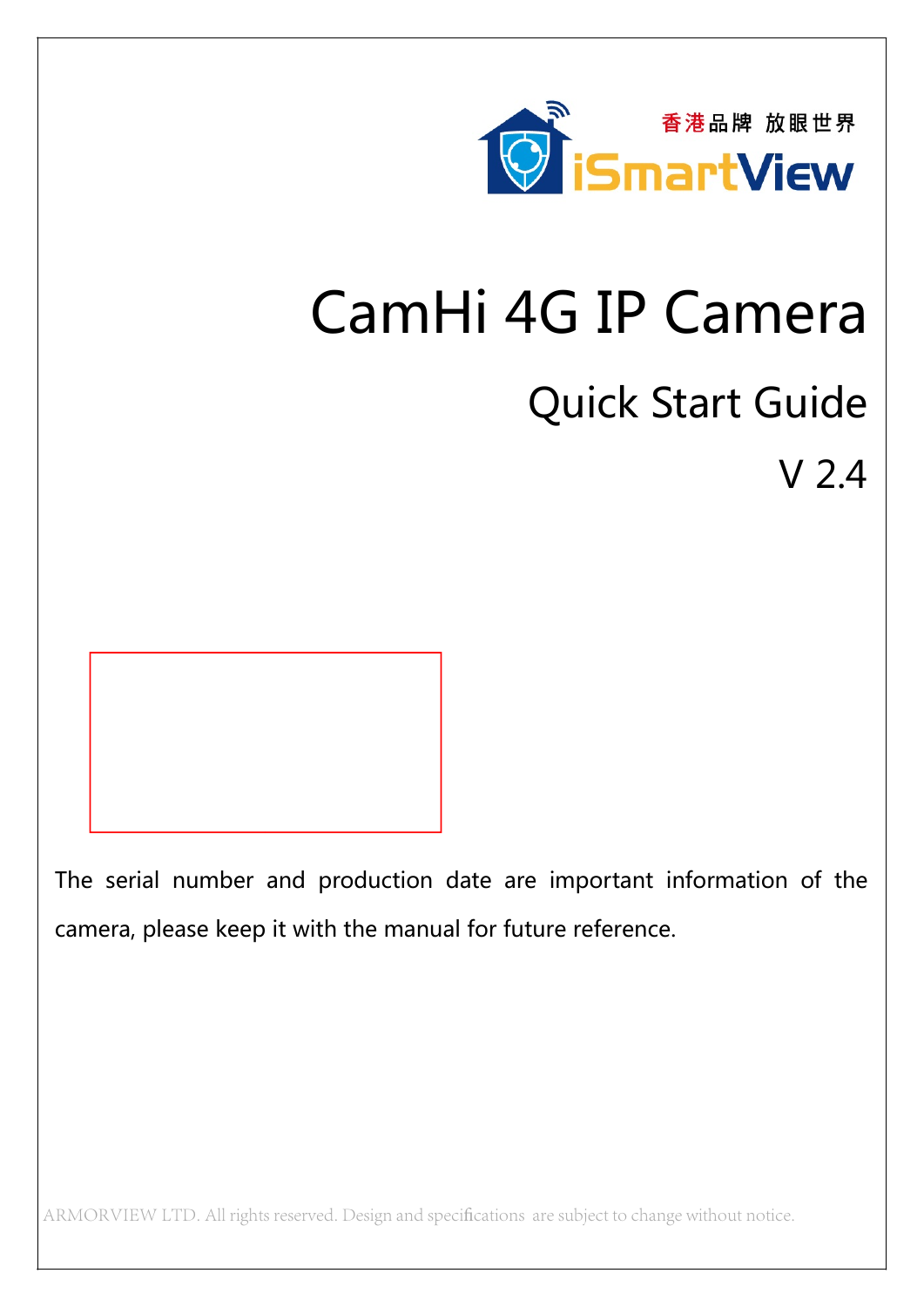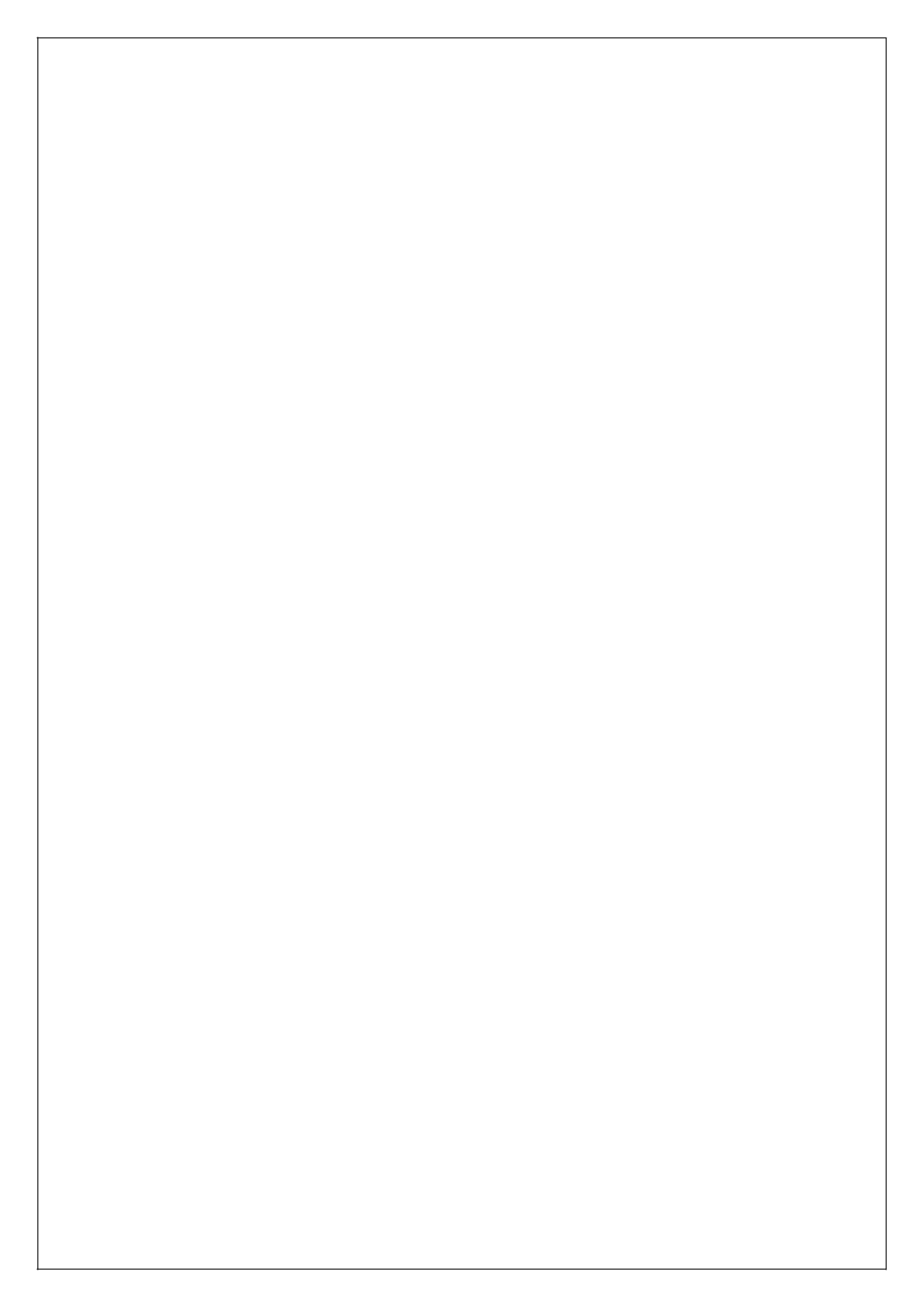### Product Introduction

This is 4G camera for security surveillance. It is connected to the Internet through 4G for data transmission and reception, you can use it to remotely watch real-time images on mobile phone and computer anytime anywhere, it can save video in the Micro SD card or computer, you can set motion detection and humanoid detection alarm on the camera, when the alarm is triggered, the camera can send email, push phone message, and make alarm sound, and other more functions.

#### Product List

| NO.            | Name                            | QTY   |
|----------------|---------------------------------|-------|
| 1              | 4G Camera                       | 1 PCS |
| $\overline{2}$ | Power Adapter                   | 1 PCS |
| 3              | <b>Quick Start Guide</b>        | 1 PCS |
| 4              | <b>Installation Accessories</b> | 1 PCS |
|                | Network cable                   | 1 PCS |

### Product Installation

- 1. Attach the locating sticker in the part package to the location planned for installation, and use the drilling tool to drill holes at the locating points marked on the locating sticker;
- 2. Screw the plastic expansion nuts into the wall according to the positioning hole, and then drive the screw into the expansion nuts;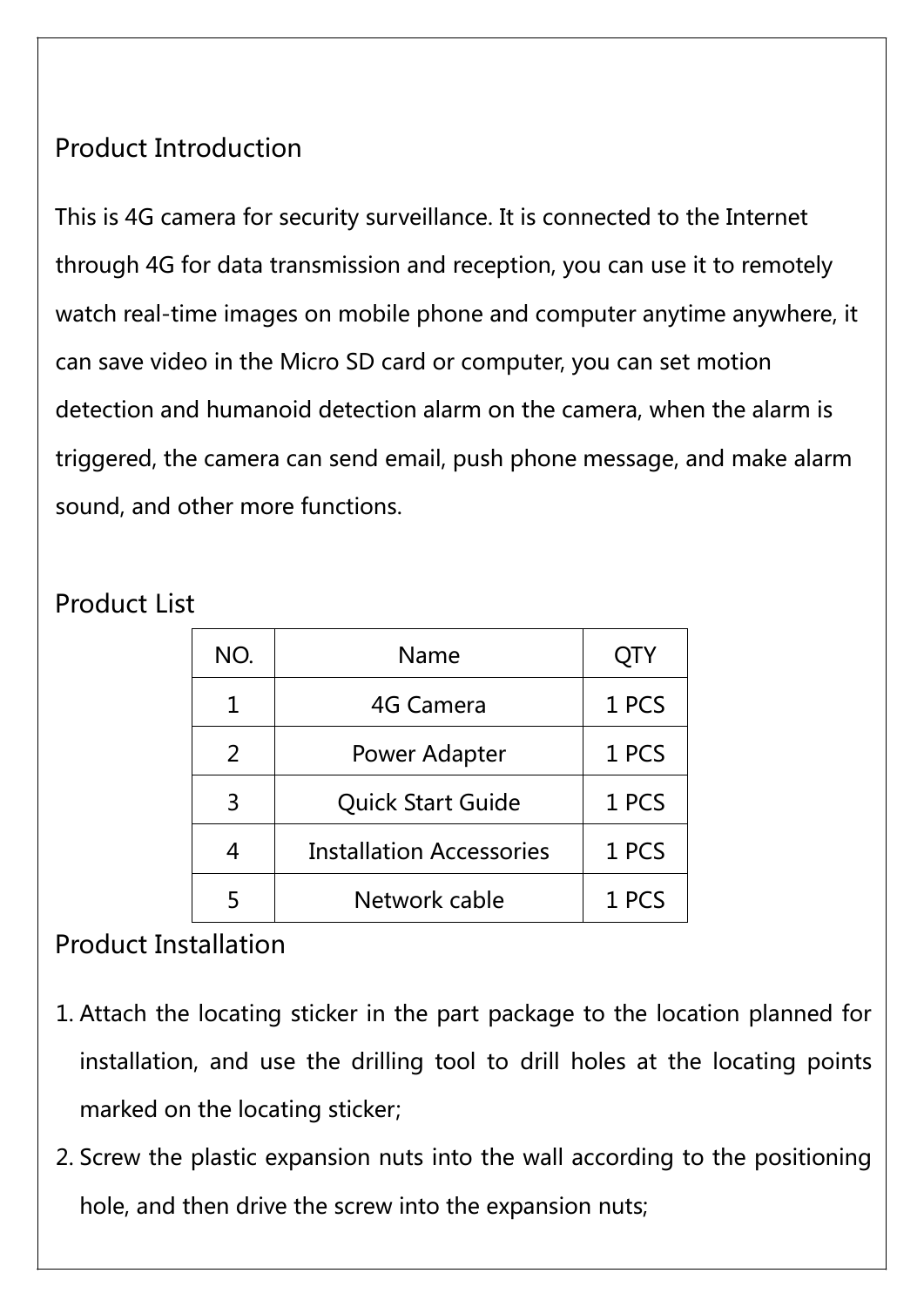3. Align the groove on the bottom of the camera with the screw and fix it still. Product Precautions

1. The proper environment temperature for this camera range from -10℃ to 50℃.Please avoid exposing it to too much hotter or colder environment.

2. When installing the camera, please protect the camera's interface cable and power supply, please make sure they cannot be short-circuited or be lengthened.

3. For better user experience, please keep the front and both sides of the camera lens away from objects reflective as glass, white wall etc. So that the picture function well without overexposure.

4. Make sure the camera has been placed in areas of good reception of the Wi-Fi signal or at lease within the signal zone. Set it up away from somewhere might jamming signal as metal or microwave oven.

#### Install Micro SD Card and Nano Sim Card

Refer to the installation tutorial to install the SD card to the camera, you can find the installation tutorial in CamHi 4G IP camera product information.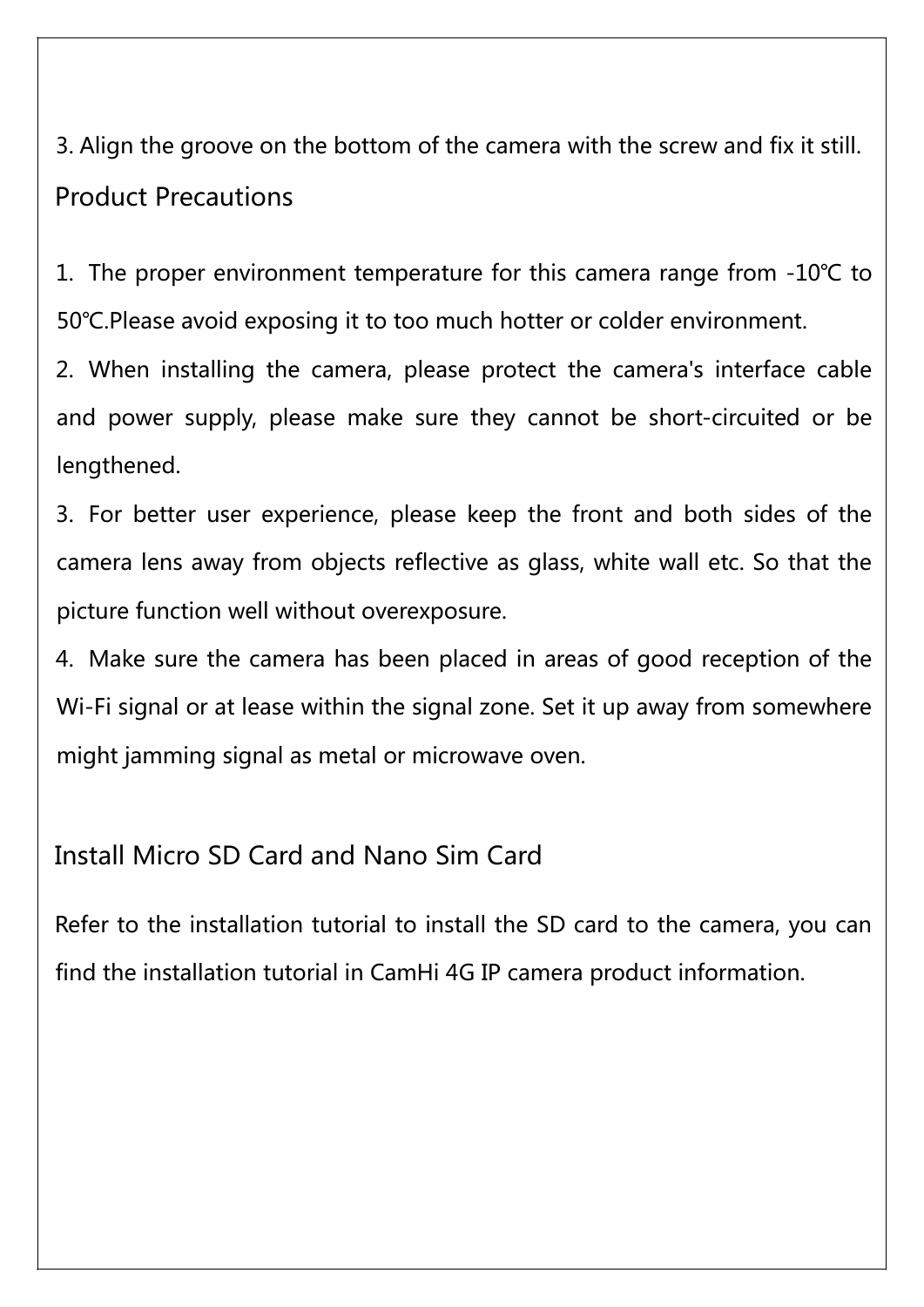

#### Connect Camera

Connect the power adapter and network cable to the camera, and make sure that the network cable can be connected to the Internet.



When the green network indicator keeps blinking means the network data transmission is normal.

### Watch on Mobile Phone

Download "CamHiPro" or "CamHi" from Google Play Store / Apple App Store or scan the QR code below to get APP information.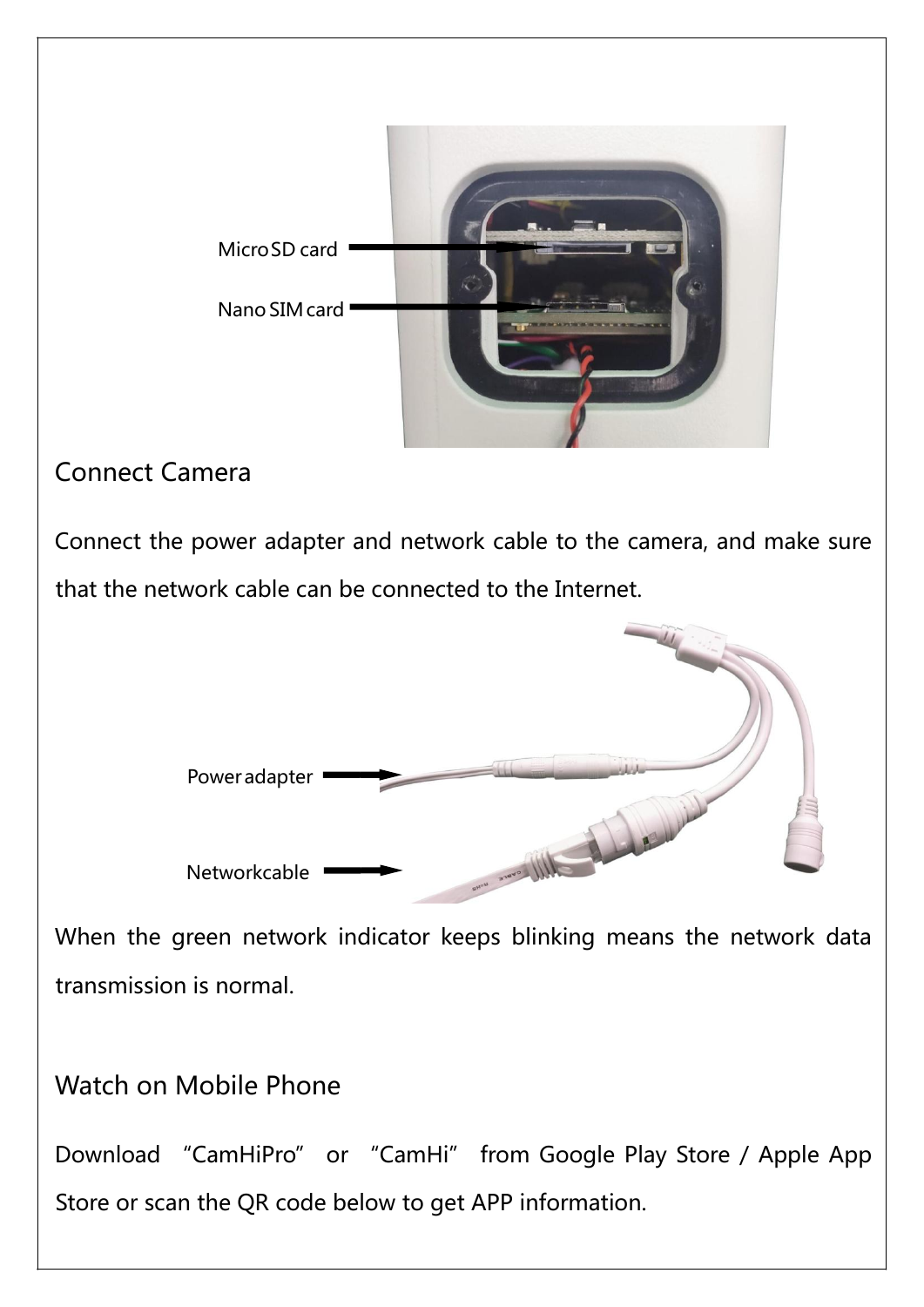



Android IOS

Follow the steps below to add a camera.

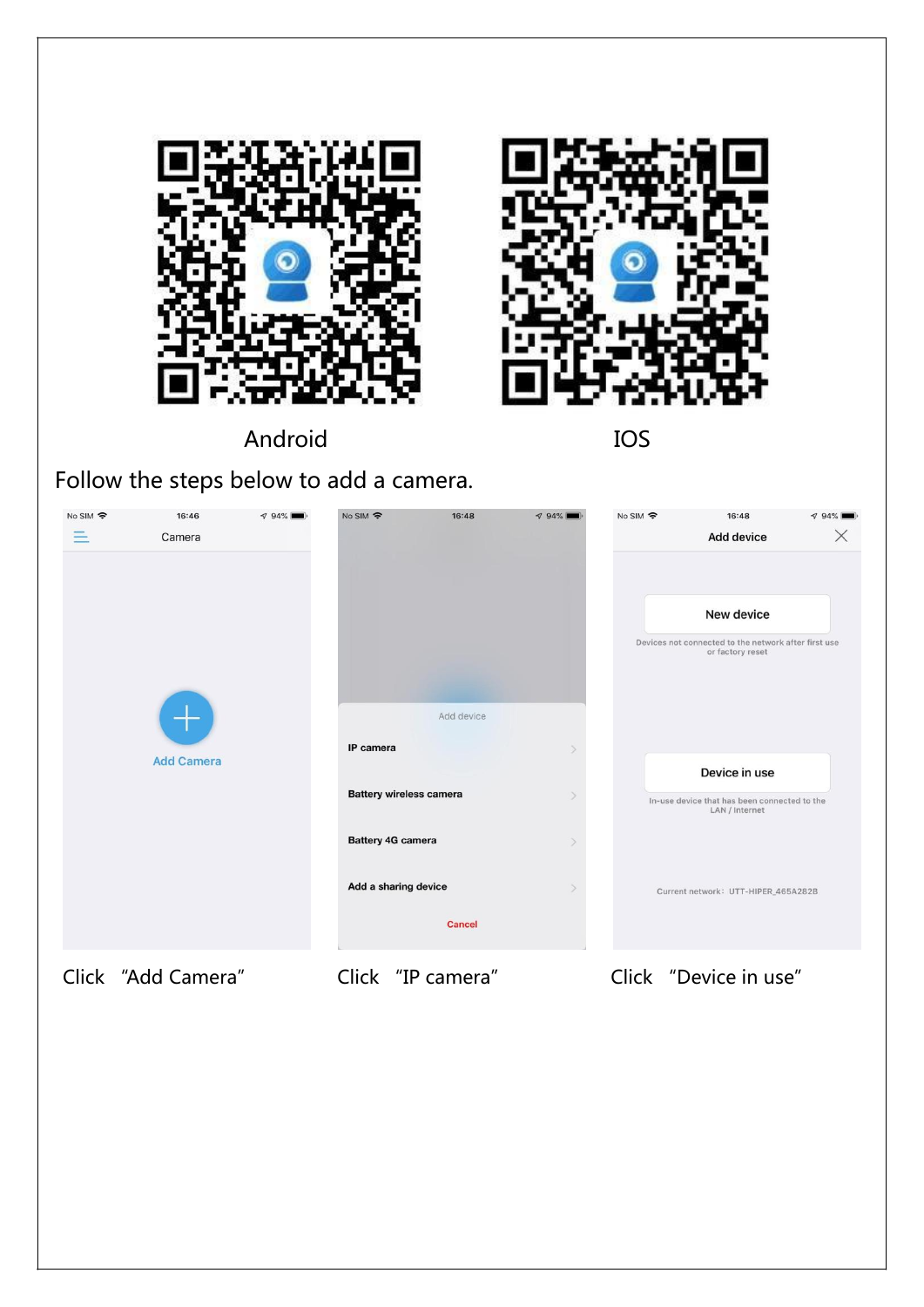

| quick selection:<br>Bedroom<br>Corridor | Name setting<br>THE DEVICE HAS BEEN ADDED SUCCESSFULLY! GIVE IT<br>Camera<br>Doorway<br>Hall | Baby room |
|-----------------------------------------|----------------------------------------------------------------------------------------------|-----------|
|                                         |                                                                                              |           |
|                                         |                                                                                              |           |
|                                         |                                                                                              |           |
|                                         |                                                                                              |           |
|                                         |                                                                                              |           |
|                                         |                                                                                              | Office    |
|                                         |                                                                                              |           |
|                                         |                                                                                              |           |
|                                         |                                                                                              | confirm   |



Click "Scan QR code" Scan the QR code on the Click "Add to" camera label.



![](_page_6_Picture_7.jpeg)

![](_page_6_Picture_9.jpeg)

Give your camera a name Click the online camera to Watch live video Watch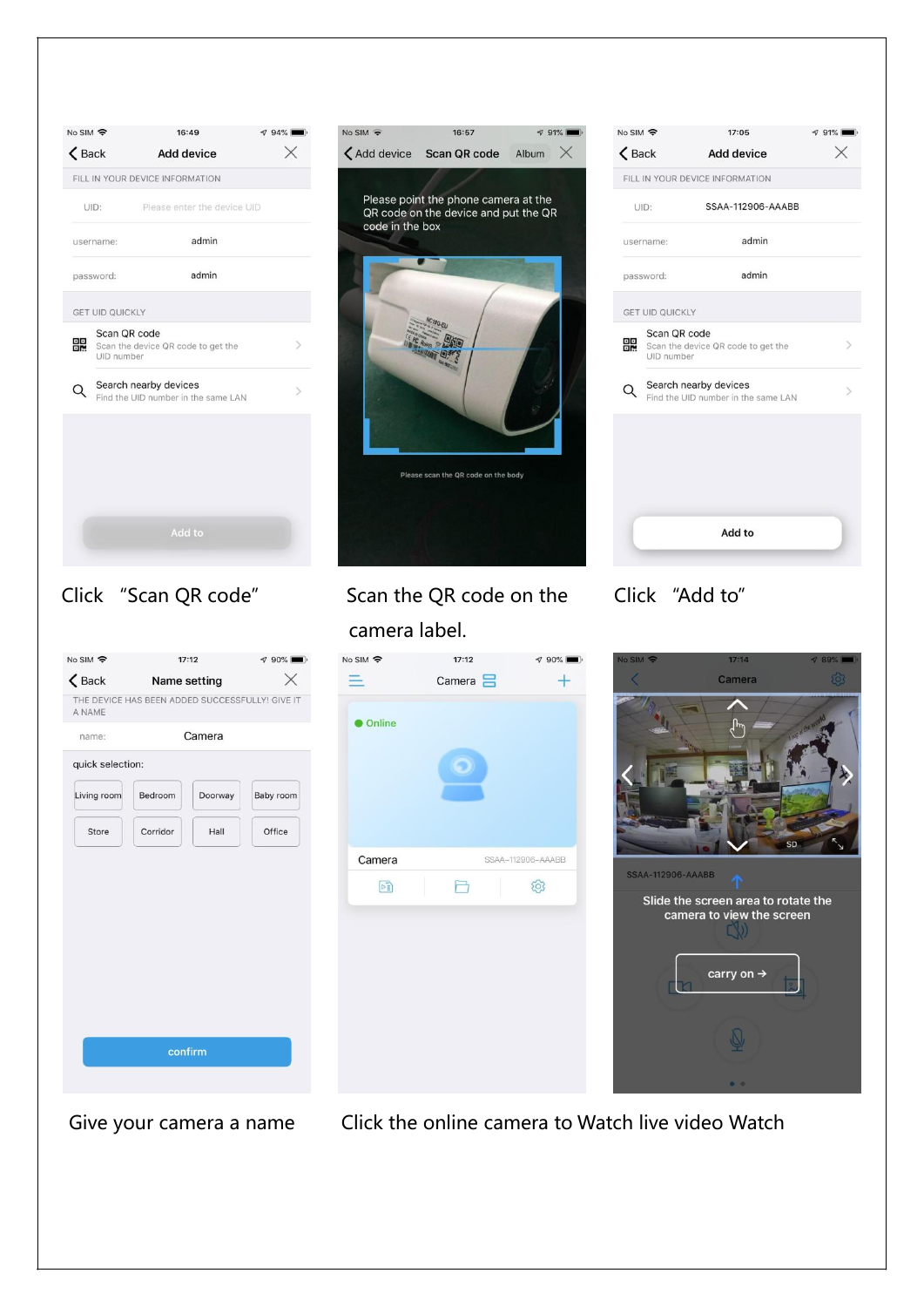In the APP, you can manage multiple cameras, such as watching the real-time video, playback video, setting camera parameters, etc., you can find detailed operating instructions in the CamHi 4G IP camera product information.

#### Watch on Computer

Install the "HiP2P Client" client, you can find installation file in CamHi 4G IP camera product information.

![](_page_7_Picture_3.jpeg)

Run the client and enter the "Config" interface, click "Input UID" to add the camera , you can find the serial number on the label of the camera.

![](_page_7_Picture_5.jpeg)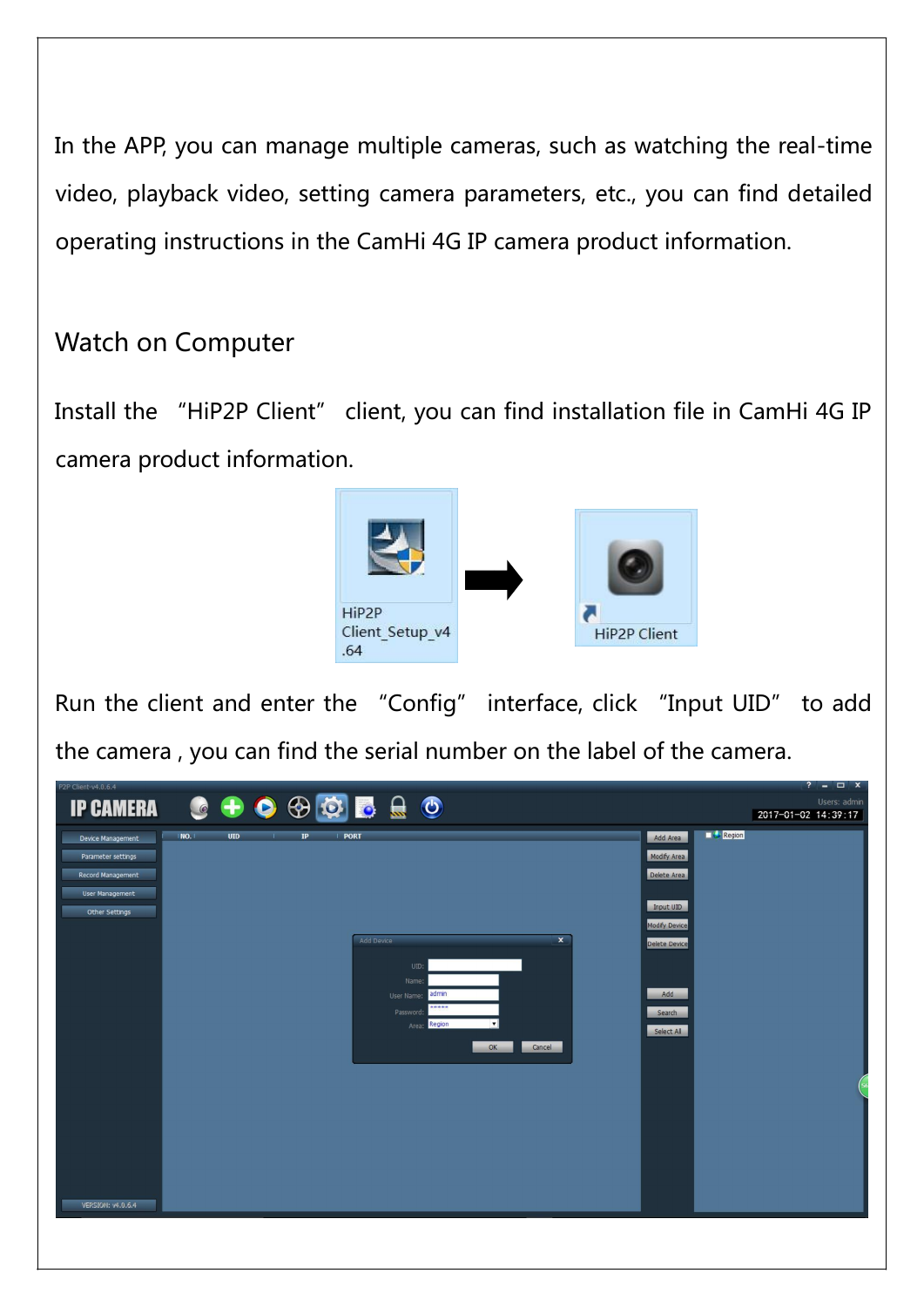After adding the camera, double-click the camera to watch the live video.

![](_page_8_Picture_1.jpeg)

In the client, you can manage multiple cameras and watch up to 32 channel live videos at the same time, you can save the video on the computer, you can playback the local video (computer) and remote video (SD card), also you can set camera parameters, etc., please read the operating manual for more information.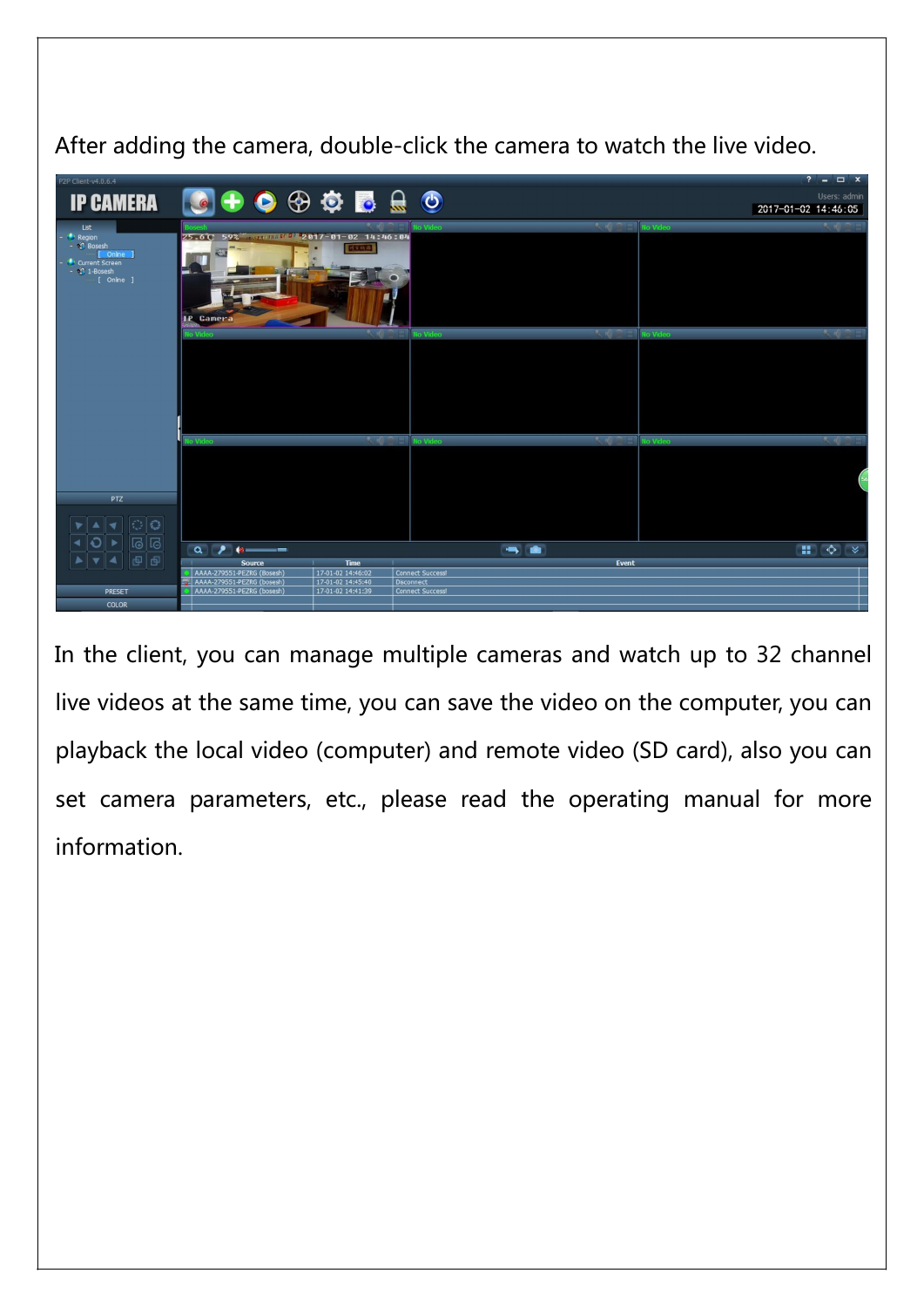## Activate 4G

#### Check4G card information.

| No SIM 今        | 17:12                  | $\sqrt{90\%}$     | No SIM 〒                              | 17:29                             | $789\%$       | No SIM 今          | 17:34                        | $\sqrt{88\%}$ |  |
|-----------------|------------------------|-------------------|---------------------------------------|-----------------------------------|---------------|-------------------|------------------------------|---------------|--|
|                 | Camera                 | ╈                 |                                       |                                   | $\leqslant$   | <b>くBack</b>      | <b>4G settings</b>           |               |  |
| <b>O</b> Online |                        |                   |                                       |                                   |               | Module<br>version | EC200TEUHAR02A04M16          |               |  |
|                 |                        |                   |                                       |                                   |               | Signal            | 92                           |               |  |
|                 |                        |                   |                                       | Camera<br>(SSAA-112906-AAABB)     |               | status<br>code    | $\mathcal{A}$                |               |  |
|                 |                        |                   | basic settings                        |                                   |               | Operator          | CHN-CT                       |               |  |
|                 |                        |                   | $\widehat{\mathbb{R}}$<br>4G settings |                                   |               | <b>IMEI</b>       | 865334040134477              |               |  |
| Camera          |                        | SSAA-112906-AAABB | $\triangle$                           | Change Password                   |               |                   |                              |               |  |
| $\nu_{\rm B}$   | P                      |                   |                                       |                                   |               | <b>ICCID</b>      | 89860319967554965070         |               |  |
|                 |                        |                   |                                       | Alarm Settings                    |               |                   | APN mode automatic           |               |  |
|                 |                        |                   | $\circledast$                         | Alarm management and notification | $\rightarrow$ |                   |                              |               |  |
|                 |                        |                   |                                       | Audio and video management        |               |                   | Apply                        |               |  |
|                 |                        |                   | $\odot$                               | <b>Video Setting</b>              |               |                   |                              |               |  |
|                 |                        |                   | $\triangle$                           | <b>Audio Setting</b>              |               |                   |                              |               |  |
|                 |                        |                   |                                       | SD card recording and capacity    |               |                   |                              |               |  |
|                 |                        |                   | $\Box$                                | SD card plan recording            | $\mathcal{S}$ |                   |                              |               |  |
|                 | Click the settingsicon |                   |                                       | Click 4G settings                 |               |                   | Check 4G card<br>information |               |  |

The following important 4G information needs to be checked:

Signal: 4G signal value, when the value is lower than 70, please check the antenna or replace the installation position.

Status code: "0" means no SIM card, "1" means successful registration,

"2" means in registering or registration failure.

APN mode: The camera will automatically match the APN, if the APN is incorrect, please modify it manually, you can get it from your network provider. Follow the steps below to modify APN.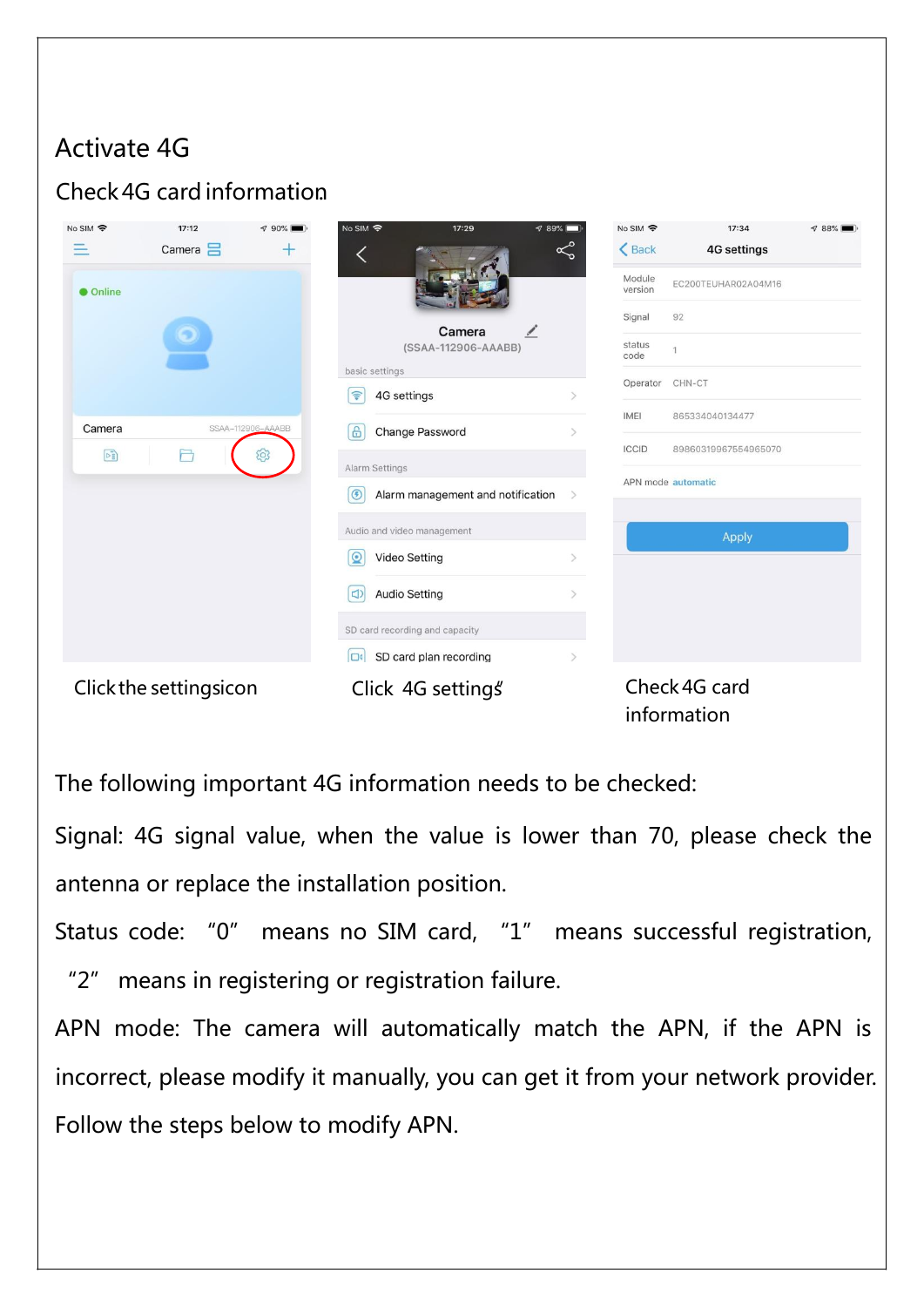| No SIM 今<br>$\bigwedge$ Back | 17:09<br>4G settings | $771\%$ | No SIM 今<br>$\left\langle \right\rangle$ Back | 17:27<br>4G settings  | $771\%$ |
|------------------------------|----------------------|---------|-----------------------------------------------|-----------------------|---------|
| Module<br>version            | EC200TEUHAR02A04M16  |         | status<br>code                                | $\circ$               |         |
| Signal<br>3                  |                      |         | Operator Unknow                               |                       |         |
| status<br>$\circ$<br>code    |                      |         | <b>IMEI</b>                                   | 865334040134477       |         |
| Operator Unknow              |                      |         | <b>ICCID</b>                                  |                       |         |
| <b>IMEI</b>                  | 865334040134477      |         | APN mode Manual                               |                       |         |
| <b>ICCID</b>                 | 89860319967554965070 |         | APN:                                          |                       |         |
| APN mode automatic           |                      |         | User Name                                     |                       |         |
|                              | automatic            |         | Password                                      |                       |         |
|                              | <b>Manual</b>        |         | Auth Type NONE                                |                       |         |
|                              |                      |         |                                               |                       |         |
|                              |                      |         |                                               | Apply                 |         |
|                              |                      |         |                                               |                       |         |
|                              | Click " manual "     |         |                                               | Enter APN account and |         |
|                              |                      |         | click "Apply"                                 |                       |         |

When 4G is available, unplug the network cable to activate the 4G connection !!

Reboot and Restore Factory Settings

Reconnect the power to reboot the camera.

Press and hold the reset button for 5 seconds and the camera will restore to factory settings.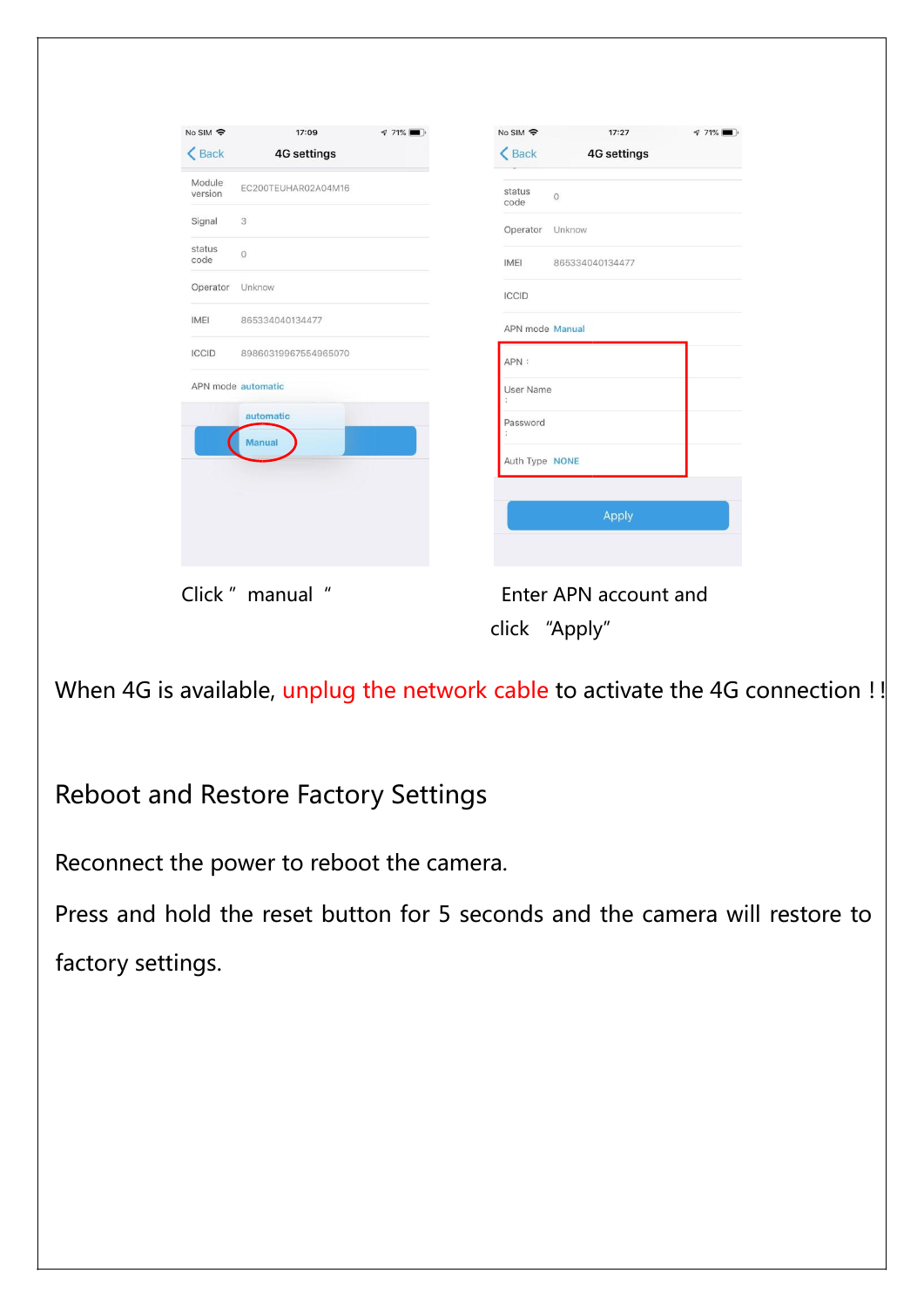![](_page_11_Picture_0.jpeg)

#### Q&A

Q: The password is incorrect or the password set after the last connection is forgotten?

A: The camera password may have been changed, please press the "Reset" button of the camera for 5 seconds. the camera voice prompts "dong...", then follow the steps above to re-add the camera.

Q: The device list is prompted the camera is offline?

A: Make sure your phone or computer can be connected to the Internet, and refer to the content of the manual to check the information of the camera 4G card.

Q: What should I do if the mobile APP does not receive the push?

A: Please check if the alarm push is turned on and the alarm settings are correct(Setting - Alarm manage and notification), whether the APP allows push permission on the mobile phone.

Q: Whether the computer client supports apple Mac operating system.